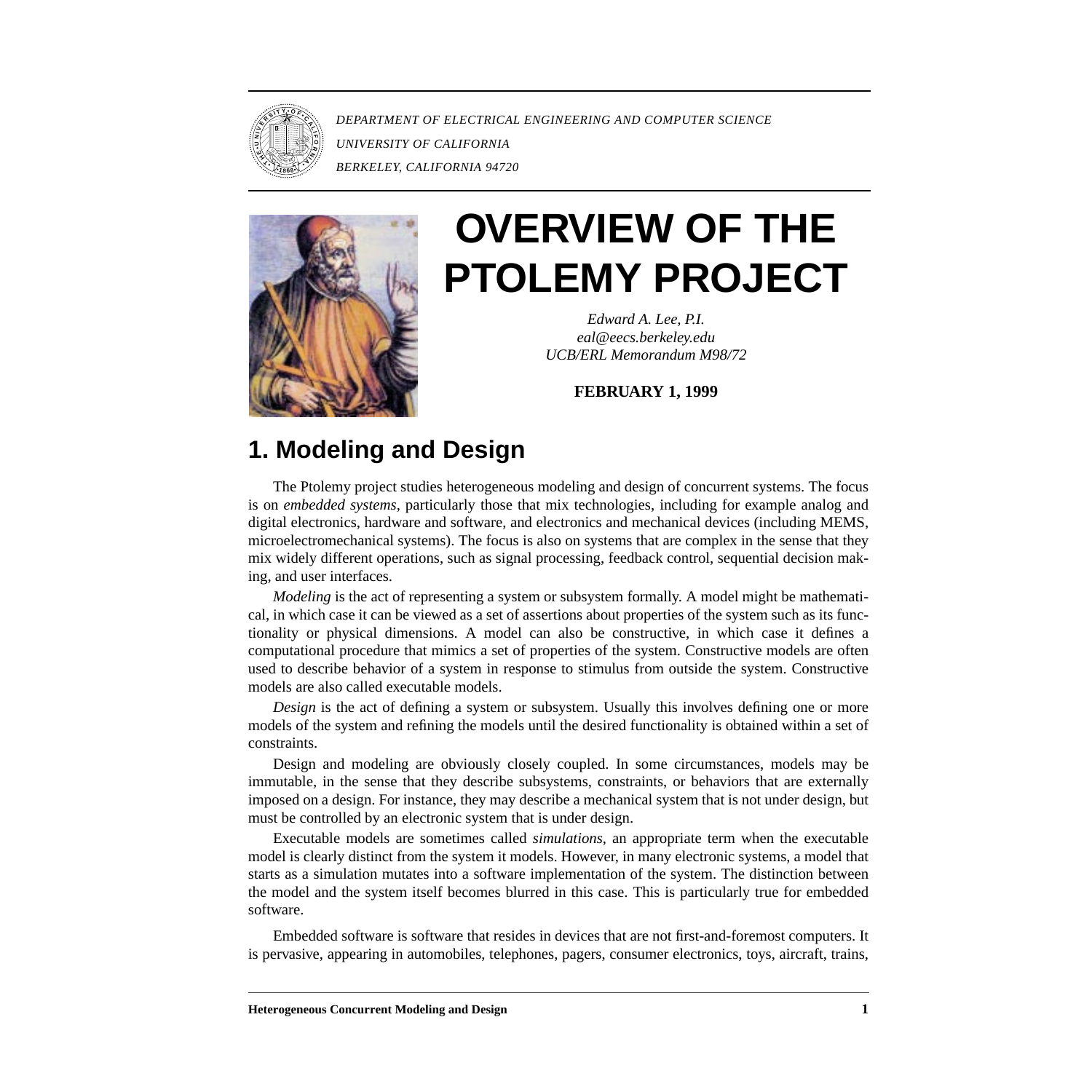security systems, weapons systems, printers, modems, copiers, thermostats, manufacturing systems, appliances, etc. A technically active person probably interacts regularly with more pieces of embedded software than conventional software.

#### *A major emphasis in the Ptolemy project is on the methodology for defining and producing embedded software together with the systems within which it is embedded.*

Executable models are constructed under a *model of computation*, which is the set of "laws of physics" that govern the interaction of components in the model. If the model is describing a mechanical system, then the model of computation may literally be the laws of physics. More commonly, however, it is a set of rules that are more abstract, and provide a framework within which a designer builds models. A set of rules that govern the interaction of components is called the *semantics* of the model of computation. A model of computation may have more than one semantics, in that there might be distinct sets of rules that impose identical constraints on behavior.

The choice of model of computation depends strongly on the type of model being constructed. For example, for a purely computational system that transforms a finite body of data into another finite body of data, the imperative semantics that is common in programming languages such as  $C, C++,$ Java, and Matlab will be adequate. For modeling a mechanical system, the semantics needs to be able to handle concurrency and the time continuum, in which case a continuous-time model of computation such that found in Simulink, Saber, Hewlett-Packard's ADS, and VHDL-AMS is more appropriate.

The ability of a model to mutate into an implementation depends heavily on the model of computation that is used. Some models of computation, for example, are suitable for implementation only in customized hardware, while others are poorly matched to customized hardware because of their intrinsically sequential nature. Choosing an inappropriate model of computation may compromise the quality of design by leading the designer into a more costly or less reliable implementation.

*A principle of the Ptolemy project is that the choices of models of computation strongly affect the quality of a system design.*

For embedded systems, the most useful models of computation handle concurrency and time. This is because embedded systems consist typically of components that operate simultaneously and have multiple simultaneous sources of stimuli. In addition, they operate in a timed (real world) environment, where the timeliness of their response to stimuli may be as important as the correctness of the response.

*The objective in Ptolemy II is to support the construction and interoperability of executable models that are built under a wide variety of models of computation.*

# **2. Models of Computation**

There are a rich variety of models of computation that deal with concurrency and time in different ways. In this section, we outline some of the most useful models for embedded systems. All of these will lend a semantics to the same bubble-and-arc, or block-and-arrow diagram shown in figure 2[.](#page-2-0)1.

## **2.1 Differential Equations**

One possible semantics for the syntax in figure [2.1](#page-2-0) is that of differential equations. The arcs represent continuous functions of a continuum that is interpreted as time. The bubbles represent relations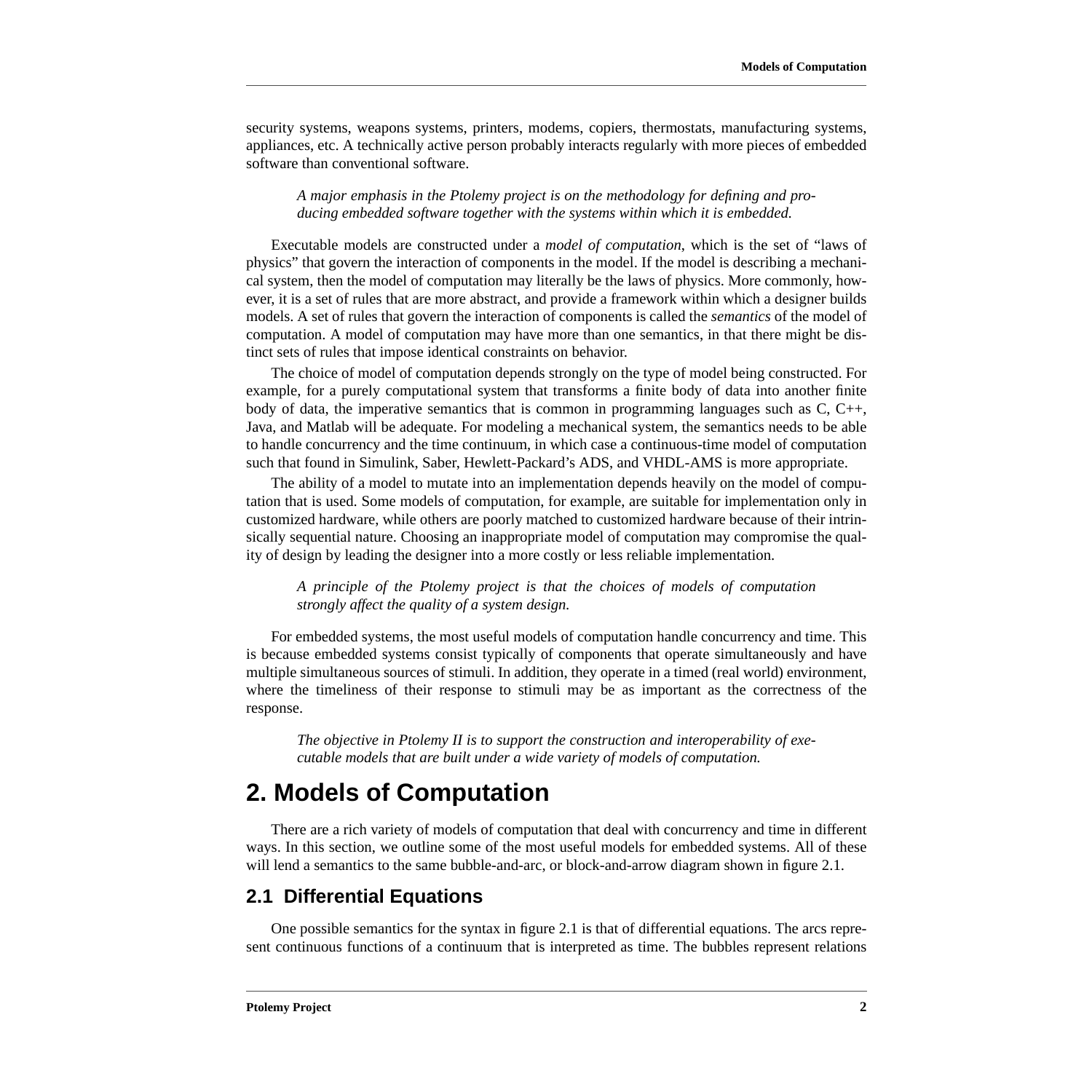<span id="page-2-0"></span>between these functions. The job of a simulator is to find a fixed-point, i.e., a set of functions that satisfy all the relations.

Differential equations are excellent for modeling analog circuits and many physical systems. This is the model of computation used in Simulink, Saber, and VHDL-AMS, and is closely related to that in Spice circuit simulators. However, they have disadvantages. Since they directly describe a physical system, they are tightly bound to an implementation, leaving few implementation options. Moreover, they are only applicable to relatively well-understood technologies, where lumped-parameter modeling is appropriate. They must be generalized to partial differential equations for less understood technologies, where solution techniques such as finite elements can be quite costly. For well-understood technologies, they can be expensive to simulate compared to digital representations of comparable functionality (and hence, they can be expensive to implement in software).

Embedded systems frequently contain components that are best modeled using differential equations, such as MEMS and other mechanical components, analog circuits, and microwave circuits. These components, however, interact with an electronic system that may serve as a controller or a recipient of sensor data. This electronic system may be digital, in which case there is a fundamental mismatch in models of computation. Joint modeling of a continuous subsystem with digital electronics is known as *mixed signal modeling*.

## **2.2 Difference Equations**

Differential equations can be discretized to get difference equations, a commonly used model of computation in digital signal processing. This model of computation can be further generalized to support multirate difference equations. In either case, a global *clock* defines the discrete points at which signals have values (at the *ticks*).

Difference equations are considerably easier to implement in software, and hence leave more freedom of implementation. Their key weaknesses are the global synchronization implied by the clock, and the awkwardness of specifying irregularly timed events and control logic.

The *synchronous dataflow* (SDF) domain in Ptolemy II is extended with a model of time to model difference equations. Dataflow models are discussed below in se[ction 2.7.](#page-4-0)

#### **2.3 Finite-State Machines**

In FSMs, bubbles represent system *state* and arcs represent state *transitions*. The simple FSM model of computation is not concurrent. Execution is a strictly ordered sequence of state transitions.

FSM models are excellent for control logic in embedded systems, particularly safety-critical systems. FSM models are amenable to in-depth formal analysis, and thus can be used to avoid surprising



FIGURE 2.1. A single *syntax* (bubble-and-arc or block-and-arrow diagram) can have a number of possible *semantics* (interpretations).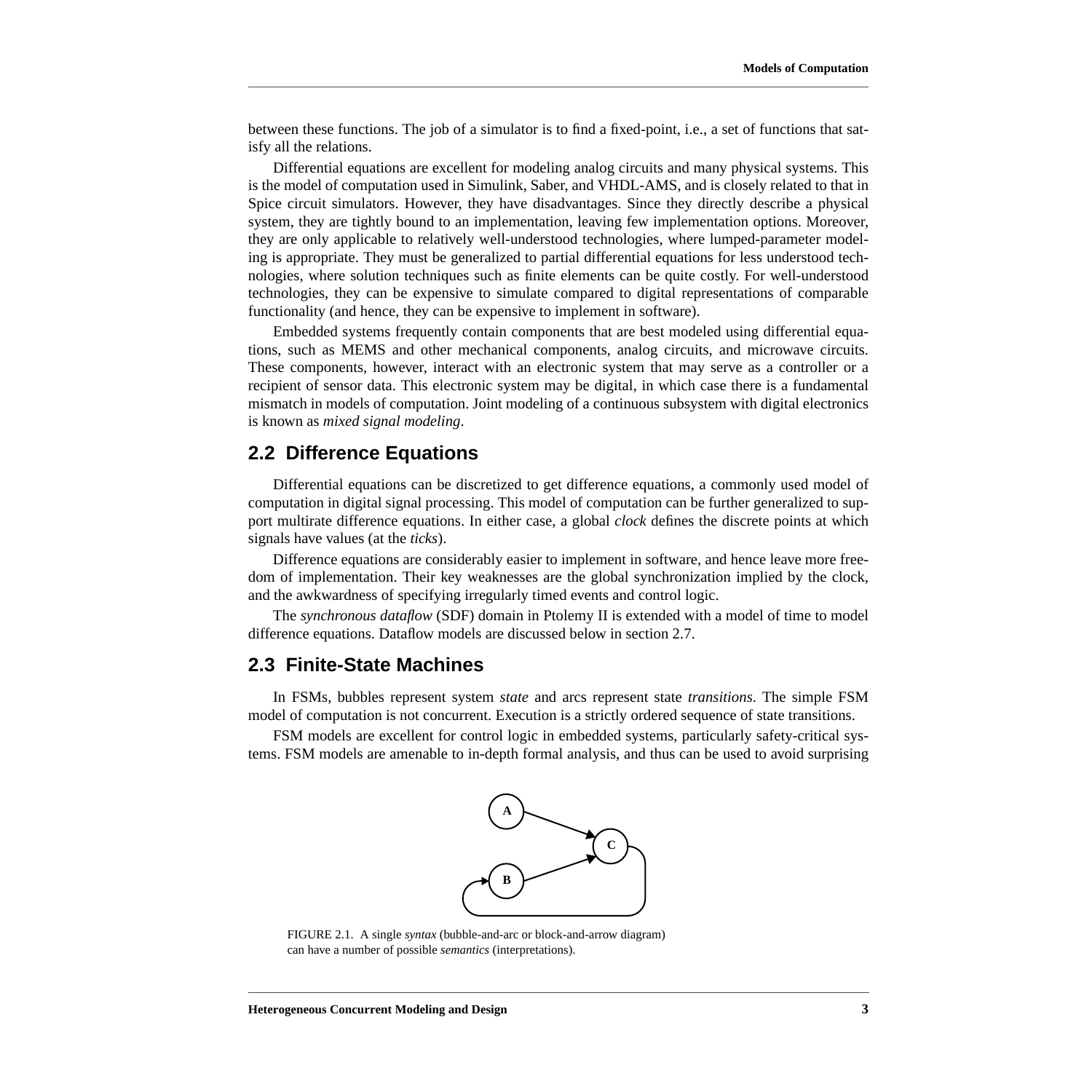behavior. Moreover, FSMs are easily mapped to either hardware or software implementations.

FSM models have a number of key weaknesses. First, at a very fundamental level, they are not as expressive as the other models of computation described here. They are not sufficiently rich to describe all partially recursive functions. However, this weakness is acceptable in light of the formal analysis that becomes possible. Many questions about designs are decidable for FSMs and undecidable for other models of computation. A second key weakness is that the number of states can get very large even in the face of only modest complexity. This makes the models unwieldy.

The latter problem can often be solved by using FSMs in combination with concurrent models of computation. This was first noted by David Harel, who introduced that Statecharts formalism. Statecharts combine a loose version of synchronous-reactive modeling (described below) with FSMs [\[8\].](#page-12-0) FSMs have also been combined with differential equations, yielding the so-called *hybrid systems* model of computation [[9\].](#page-12-0)

A major (ongoing) result of the Ptolemy project has been to show that FSMs can be hierarchically combined with a huge variety of concurrent models of computation. We call the resulting formalism "\*charts" (pronounced "starcharts") where the star represents a wildcard [7][.](#page-12-0)

## **2.4 Synchronous/Reactive Models**

In the synchronous/reactive (SR) model of computation [\[1\],](#page-11-0) the arcs represent data values that are aligned with global clock ticks. Thus, they are discrete signals, as with difference equations, but unlike difference equations, a signal need not have a value at every clock tick. The bubbles represent relations between input and output values at each tick, and are usually partial functions with certain technical restrictions to ensure determinacy. Examples of languages that use the SR model of computation include Esterel [\[3\],](#page-11-0) Signal [[2\], L](#page-11-0)ustre [[5\], a](#page-12-0)nd Argos [1[6\].](#page-12-0)

SR models are excellent for applications with concurrent and complex control logic. Because of the tight synchronization, safety-critical real-time applications are a good match. However, also because of the tight synchronization, some applications are overspecified in the SR model, limiting the implementation alternatives. Moreover, in most realizations, modularity is compromised by the need to seek a global fixed point at each clock tick.

#### **2.5 Discrete-Event Models**

In discrete-event (DE) models of computation, the arcs represent sets of *events* placed in time. An event consists of a *value* and *time stamp*. This model of computation is popular for specifying hardware and simulating telecommunications systems, and has been realized in a large number of simulation environments, simulation languages, and hardware description languages, including VHDL and Verilog. Unlike the SR model, there is no global clock tick, but like SR, differential equations, and difference equations, there is a globally consistent notion of time.

DE models are excellent descriptions of concurrent hardware, although increasingly the globally consistent notion of time is problematic. In particular, it over-specifies (or over-models) systems where maintaining such a globally consistent notion is difficult, including large VLSI chips with high clock rates. A key weakness is that it is relatively expensive to implement in software, as evidenced by the relatively slow simulators.

#### **2.6 Synchronous Message Passing**

In synchronous message passing, processes communicate in atomic, instantaneous actions called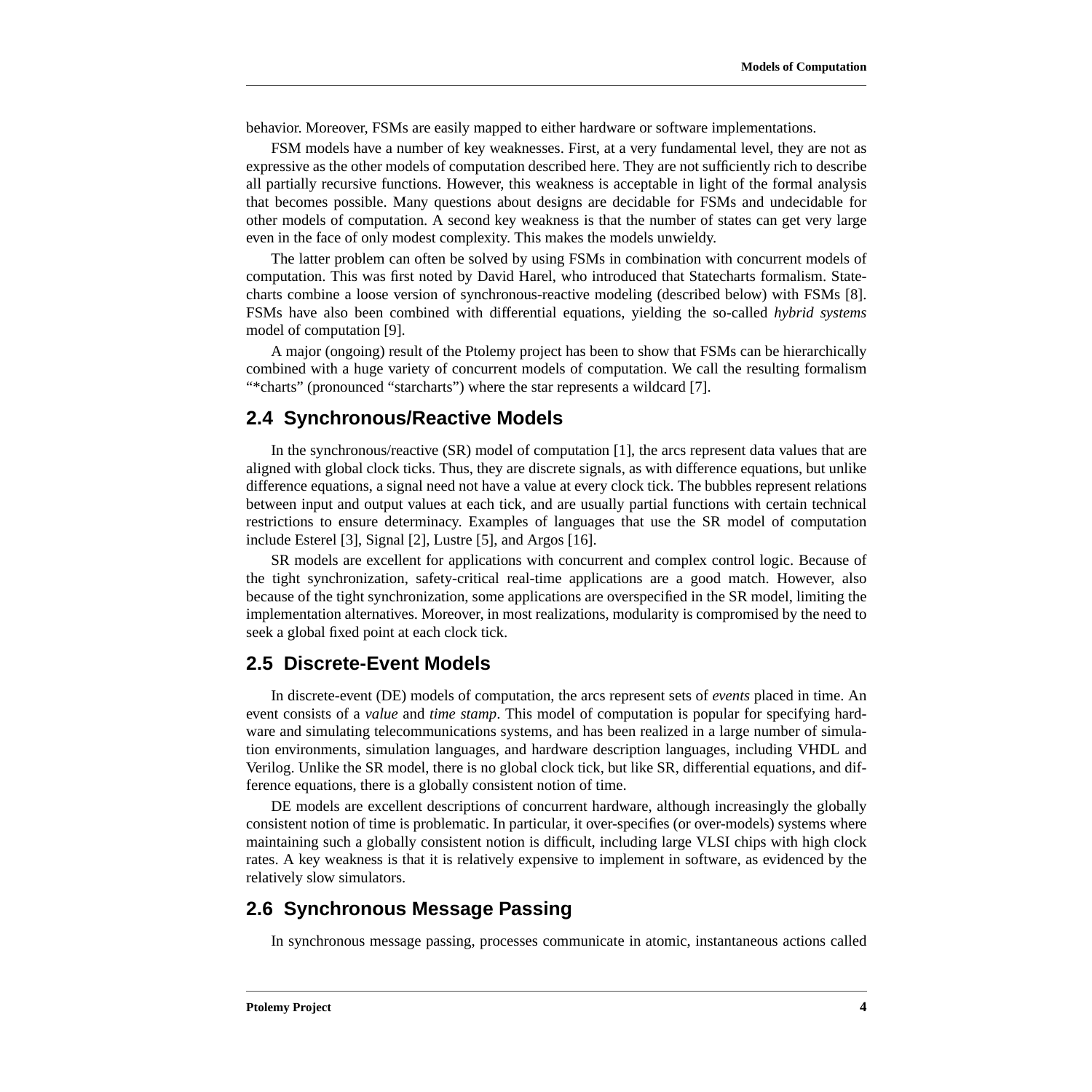<span id="page-4-0"></span>*rendezvous*. If two processes are to communicate, and one reaches the point first at which it is ready to communicate, then it stalls until the other process is ready to communicate. "Atomic" means that the two processes are simultaneously involved in the exchange, and that the exchange is initiated and completed in a single uninterruptable step. Examples of rendezvous models include Hoare's *communicating sequential processes* (CSP) [\[11\]a](#page-12-0)nd Milner's *calculus of communicating systems* (CCS) [\[19\].](#page-12-0) This model of computation has been realized in a number of concurrent programming languages, including Lotos and Occam.

Rendezvous models are particularly well-matched to applications where resource sharing is a key element, such as client-server database models and multitasking or multiplexing of hardware resources. A key weakness of rendezvous-based models is that maintaining determinacy can be difficult. Proponents of the approach, of course, cite the ability to model nondeterminacy as a key strength.

#### **2.7 Asynchronous Message Passing**

In asynchronous message passing, processes communicate by sending messages through channels that can buffer the messages. The sender of the message need not wait for the receiver to be ready to receive the message. There are several variants of this technique, but we focus on those that ensure determinate computation, namely Kahn process networks [1[2\] and](#page-12-0) dataflow models.

In a process network (PN) model of computation, the arcs represent sequences of data values (tokens), and the bubbles represent functions that map input sequences into output sequences. Certain technical restrictions on these functions are necessary to ensure determinacy, meaning that the sequences are fully specified. Dataflow models, popular in signal processing, are a special case of process networks [\[14\].](#page-12-0)

PN models are excellent for signal processing. They are loosely coupled, and hence relatively easy to parallelize or distribute. They can be implemented efficiently in both software and hardware, and hence leave implementation options open. A key weakness of PN models is that they are awkward for specifying control logic.

Several special cases of PN are useful in certain circumstances. Dataflow models construct processes of a process network as sequences of atomic actor *firings*. Synchronous dataflow (SDF) is a particularly restricted special case with the extremely useful property that deadlock and boundedness are decidable. Boolean dataflow (BDF) is a generalization that sometimes yields to deadlock and boundedness analysis, although fundamentally these questions are undecidable. Dynamic dataflow (DDF) uses only run-time analysis, and thus makes no attempt to statically answer questions about deadlock and boundedness. The general case, process networks (PN), is implemented in Ptolemy II using Java threads for the processes.

### **2.8 Timed CSP and Timed PN**

CSP and PN both involve threads that communicate via message passing, synchronously in the former case and asynchronously in the latter. Neither model intrinsically includes a notion of time, which can make it difficult to interoperate with models that do include a notion of time. In fact, message events are partially ordered, rather than totally ordered as they would be were they placed on a time line.

Both models of computation can be augmented with a notion of time to promote interoperability. Threads assume that time does not advance while they are active, but can advance when they stall on inputs, outputs, or explicitly indicate that time can advance. By this vehicle, additional constraints are imposed on the order of events, and determinate interoperability with timed models of computation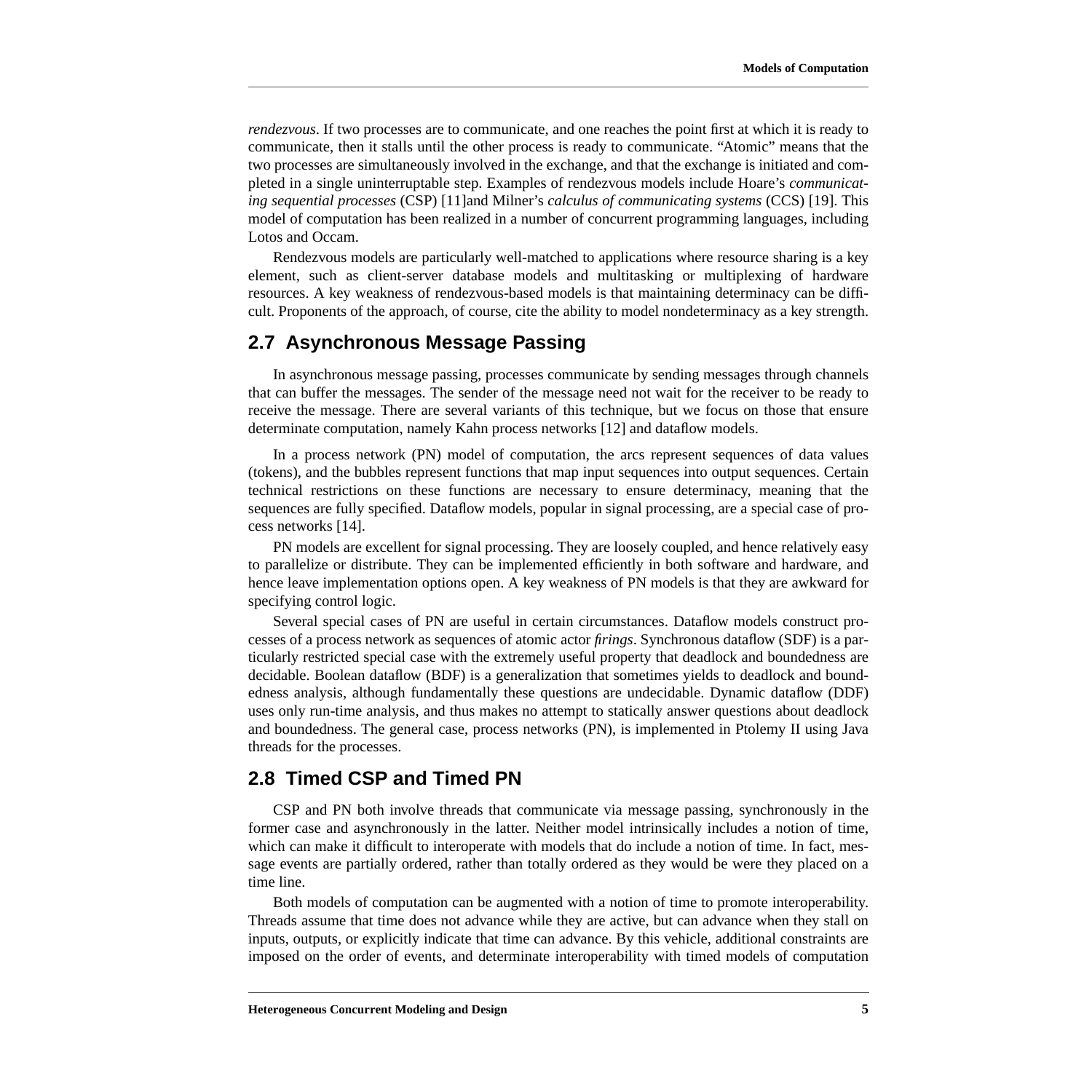becomes possible.

# **3. Choosing Models of Computation**

The rich variety of concurrent models of computation outlined in the previous section can be daunting to a designer faced with having to select them. Most designers today do not face this choice because they get exposed to only one or two. This is changing, however, as the level of abstraction and domain-specificity of design software both rise. We expect that sophisticated and highly visual user interfaces will be needed to enable designers to cope with this heterogeneity.

An essential difference between concurrent models of computation is their modeling of time. Some are very explicit by taking time to be a real number that advances uniformly, and placing events on a time line or evolving continuous signals along the time line. Others are more abstract and take time to be discrete. Others are still more abstract and take time to be merely a constraint imposed by causality. This latter interpretation results in time that is partially ordered, and explains much of the expressiveness in process networks and rendezvous-based models of computation. Partially ordered time provides a mathematical framework for formally analyzing and comparing models of computation [\[15\].](#page-12-0)

A grand unified approach to modeling would seek a concurrent model of computation that serves all purposes. This could be accomplished by creating a *melange*, a mixture of all of the above, but such a mixture would be extremely complex and difficult to use, and synthesis and simulation tools would be difficult to design.

Another alternative would be to choose one concurrent model of computation, say the rendezvous model, and show that all the others are subsumed as special cases. This is relatively easy to do, in theory. Most of these models of computation are sufficiently expressive to be able to subsume most of the others. However, this fails to acknowledge the strengths and weaknesses of each model of computation. Differential equations, for instance, are very good at describing the interaction of point masses in a model of a MEMS system, but not as good at describing the discrete control logic that may be ultimately controlling the actuators in the MEMS system. Similarly, finite-state machines are good at modeling at least simple control logic, but hopelessly inadequate for modeling the interaction of point masses. Thus, to design interesting systems, designers need to use heterogeneous models.

# **4. Visual Syntaxes**

Visual depictions of electronic systems have always held a strong human appeal, making them extremely effective in conveying information about a design. Many of the domains of interest in the Ptolemy project use such depictions to completely and formally specify models.

*One of the principles of the Ptolemy project is that visual depictions of systems can help to offset the increased complexity that is introduced by heterogeneous modeling.*

These visual depictions offer an alternative *syntax* to associate with the semantics of a model of computation. Visual syntaxes can be every bit as precise and complete as textual syntaxes, particularly when they are judiciously combined with textual syntaxes.

Visual representations of models have a mixed history. In circuit design, schematic diagrams used to be routinely used to capture all of the essential information needed to implement some systems. Schematics are often replaced today by text in hardware description languages such as VHDL or Verilog. In other contexts, visual representations have largely failed, for example flowcharts for capturing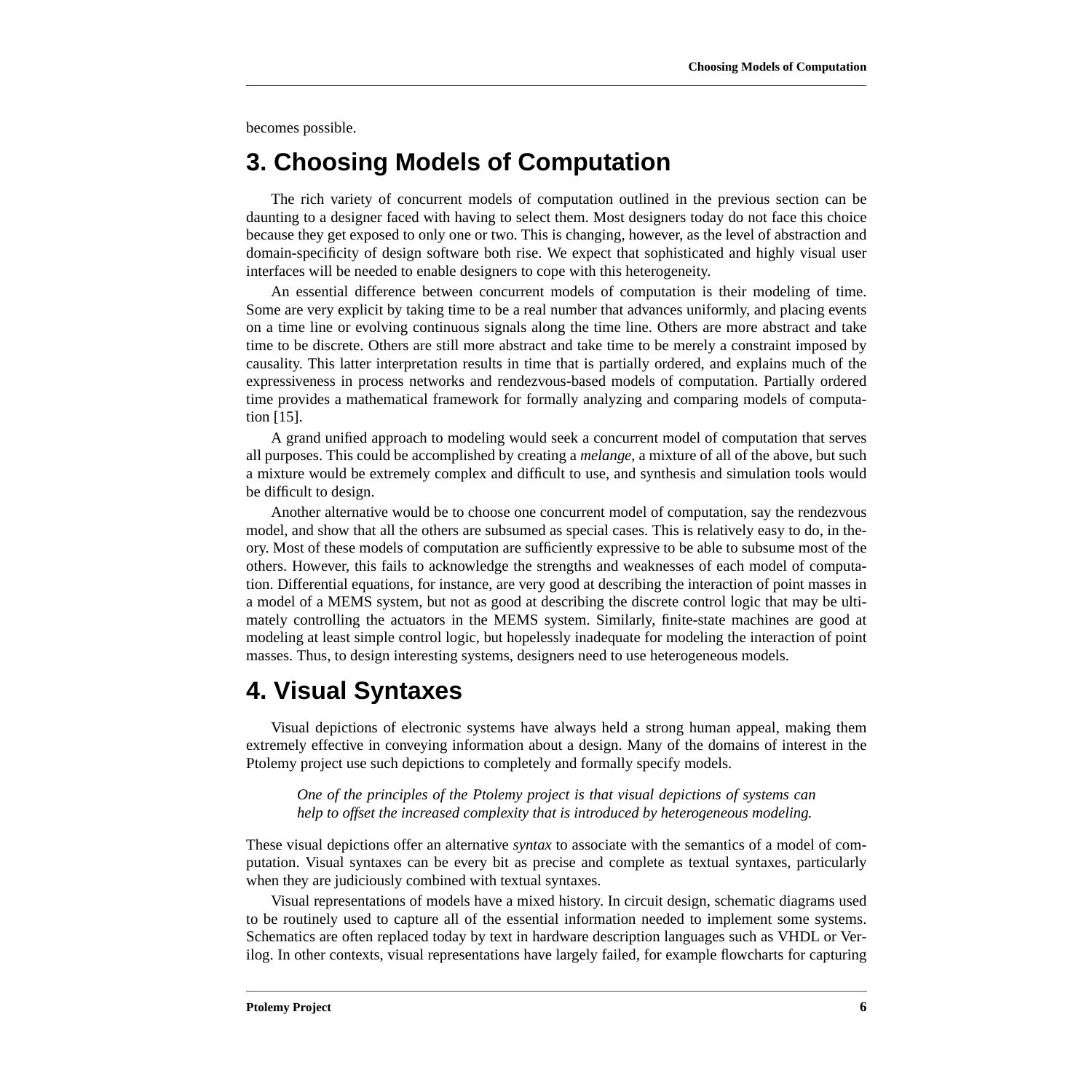the behavior of software. Recently, a number of innovative visual formalisms have been garnering support, including visual dataflow, hierarchical concurrent finite state machines, and object models. The UML visual language for object modeling has been receiving a great deal of attention, and in fact is used fairly extensively in the design of Ptolemy II itself.

A subset of visual languages that are recognizable as "block diagrams" represent concurrent systems. There are many possible concurrency semantics (and many possible models of computation) associated with such diagrams. Formalizing the semantics is essential if these diagrams are to be used for system specification and design. Ptolemy II supports exploration of the possible concurrency semantics. A principle of the project is that the strengths and weaknesses of these alternatives make them complementary rather than competitive. Thus, interoperability of diverse models is essential.

# **5. Ptolemy II**

Ptolemy II is a complete, from the ground up, redesign of the Ptolemy 0.x software environment [\[4\],](#page-12-0) which supports heterogeneous modeling and design of concurrent systems. It offers a unified infrastructure for implementations of a number of models of computation. The overall architecture consists of a set of packages that provide generic support for all models of computation and a set of packages that provide more specialized support for particular models of computation. Examples of the former include packages that contain math libraries, graph algorithms, an interpreted expression language, signal plotters, and interfaces to media capabilities such as audio. Examples of the latter include packages that support clustered graph representations of models, packages that support executable models, and *domains*, which are packages that implement a particular model of computation.

## **5.1 Package Structure**

The package structure is shown in figure [5.1.](#page-7-0) This is a UML package diagram [\[22\].](#page-13-0) The name of each package is in the tab at the top of each box. Subpackages are contained within their parent package. Dependencies between packages are shown by dotted lines with arrow heads. For example, *actor* depends on *kernel.event* which depends on *kernel* which depends on *kernel.util. Actor* also depends on *data* and *graph*. The role of each package is explained below.

| actor       | This package supports executable entities that receive and send data through ports.<br>It includes both untyped and typed actors. For typed actors, it implements a sophis-<br>ticated type system that supports polymorphism. It includes the base class Director<br>for domain-specific classes that control the execution of a model. |
|-------------|------------------------------------------------------------------------------------------------------------------------------------------------------------------------------------------------------------------------------------------------------------------------------------------------------------------------------------------|
| actor.lib   | This subpackage is a library of polymorphic actors.                                                                                                                                                                                                                                                                                      |
|             | actor.process This subpackage provides infrastructure for domains where actors are processes<br>implemented on top of Java threads.                                                                                                                                                                                                      |
| actor.sched | This subpackage provides infrastructure for domains where actors are statically<br>scheduled by the director.                                                                                                                                                                                                                            |
| actor.util  | This subpackage contains utilities that support directors in various domains. Spe-<br>cifically, it contains a simple FIFO Queue and a sophisticated priority queue called<br>a calendar queue.                                                                                                                                          |
| data        | This package provides classes that encapsulate and manipulate data that is trans-<br>ported between actors in Ptolemy models.                                                                                                                                                                                                            |
| data.expr   | This class supports an extensible expression language and an interpreter for that<br>language. Parameters can have values specified by expressions. These expressions                                                                                                                                                                    |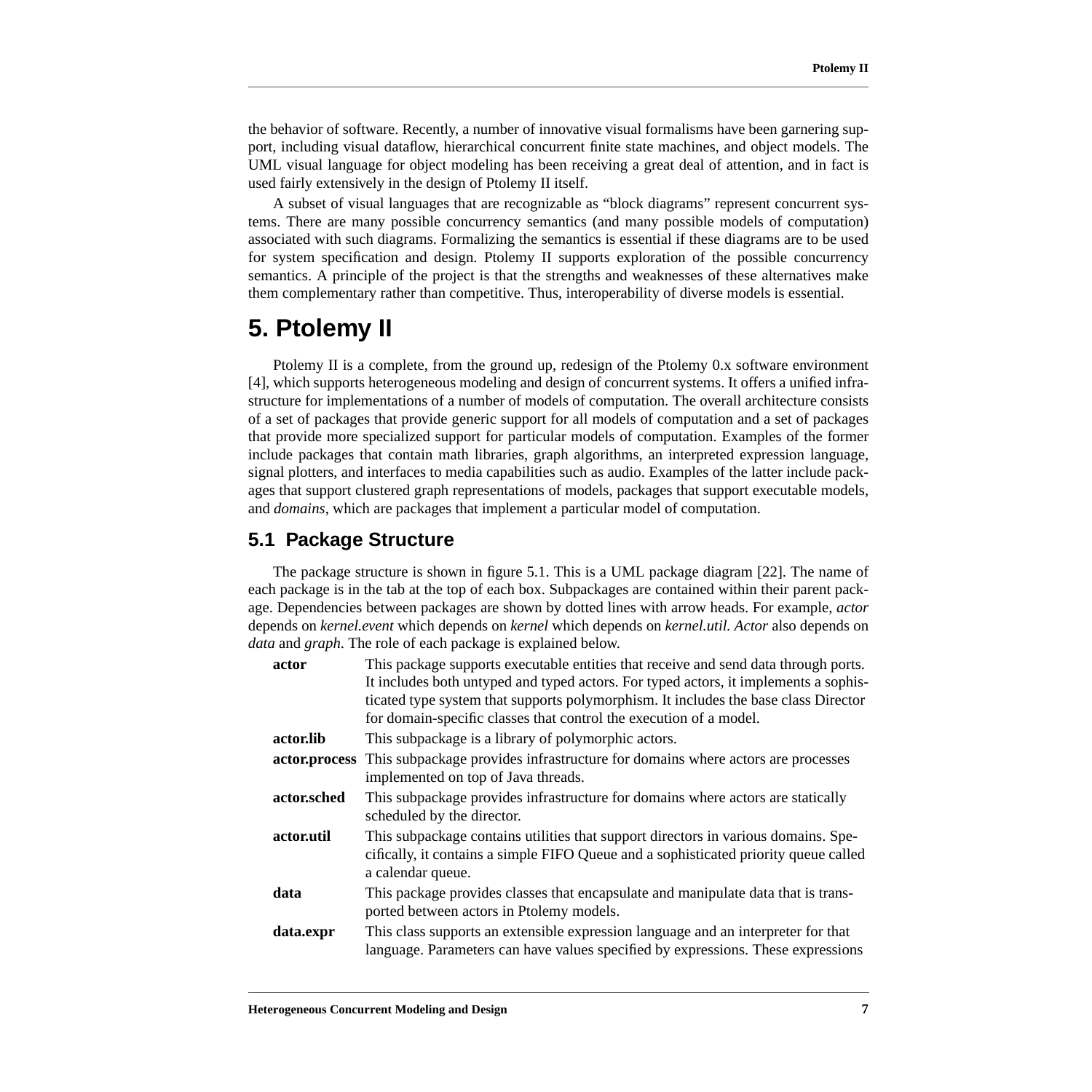<span id="page-7-0"></span>

FIGURE 5.1. The package structure of Ptolemy II. The actor.lib package has not yet been fully constructed.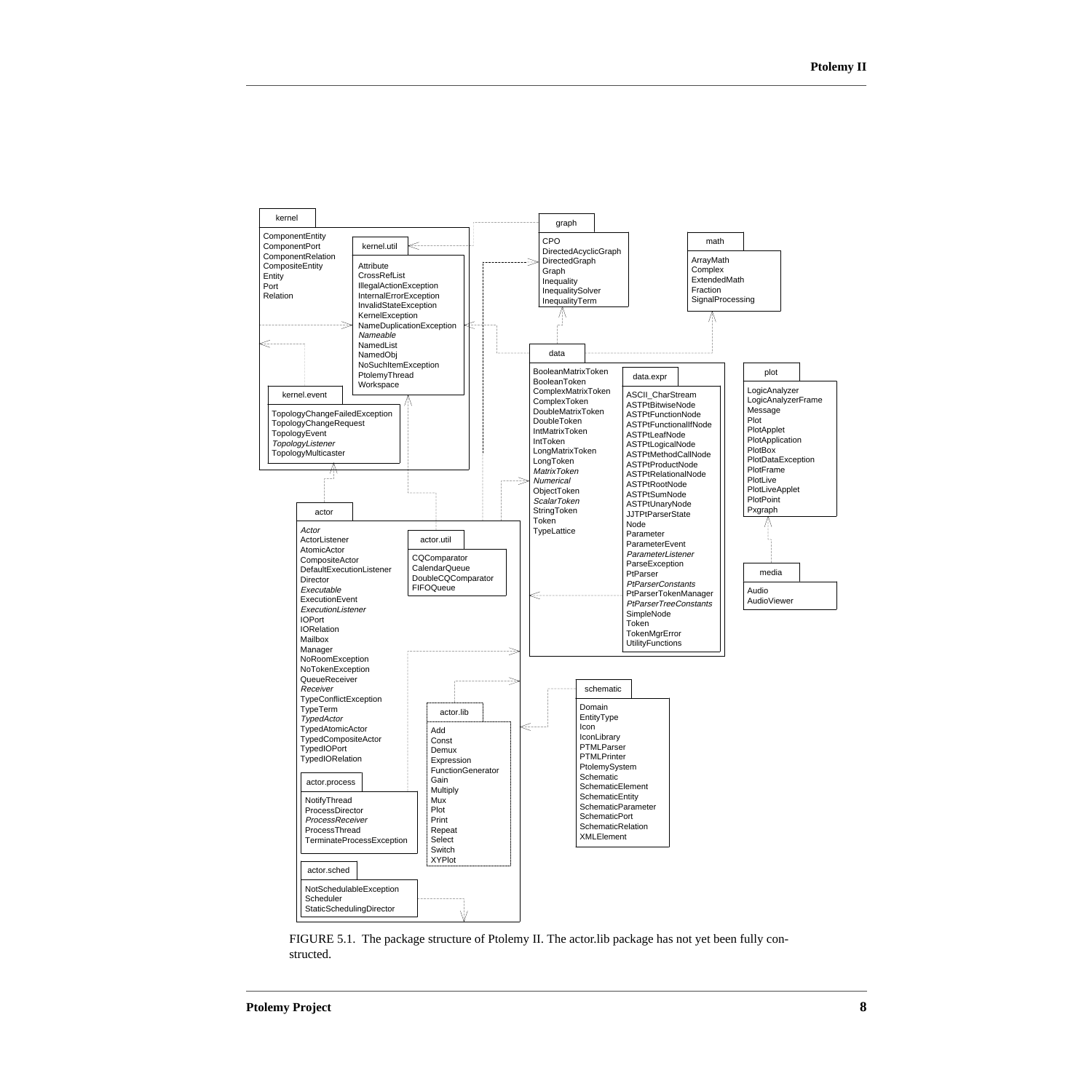|              | may refer to other parameters. Dependencies between parameters are handled<br>transparently, as in a spreadsheet, where updating the value of one will result in the<br>update of all those that depend on it.                                                                                                                                                                                                                                                                                                                             |
|--------------|--------------------------------------------------------------------------------------------------------------------------------------------------------------------------------------------------------------------------------------------------------------------------------------------------------------------------------------------------------------------------------------------------------------------------------------------------------------------------------------------------------------------------------------------|
| graph        | This package provides algorithms for manipulating and analyzing mathematical<br>graphs. Mathematical graphs are simpler than Ptolemy II clustered graphs in that<br>there is no hierarchy, and arcs link exactly two nodes. This package is expected to<br>supply a growing library of algorithms.                                                                                                                                                                                                                                         |
| kernel       | This package provides the software architecture for the key abstract syntax, clus-<br>tered graphs. The classes in this package support entities with ports, and relations<br>that connect the ports. Clustering is where a collection of entities is encapsulated in<br>a single composite entity, and a subset of the ports of the inside entities are exposed<br>as ports of the cluster entity.                                                                                                                                        |
| kernel.event | This package contains classes and interfaces that support controlled mutations of<br>clustered graphs. Mutations are modifications in the topology, and in general, they<br>are permitted to occur during the execution of a model. But in certain domains,<br>where maintaining determinacy is imperative, the director may wish to exercise<br>tight control over precisely when mutations are performed. This package supports<br>queueing of mutation requests for later execution. It uses a publish-and-subscribe<br>design pattern. |
| kernel.util  | This subpackage of the kernel package provides a collection of utility classes that<br>do not depend on the kernel package. It is separated into a subpackage so that these<br>utility classes can be used without the kernel. The utilities include a collection of<br>exceptions, classes supporting named objects with attributes, lists of named<br>objects, a specialized cross-reference list class, and a thread class that helps<br>Ptolemy keep track of executing threads.                                                       |
| math         | This package encapsulates mathematical functions and methods for operating on<br>matrices and vectors. It also includes a complex number class and a class support-<br>ing fractions.                                                                                                                                                                                                                                                                                                                                                      |
| media        | This package encapsulates a set of classes supporting audio and image processing.                                                                                                                                                                                                                                                                                                                                                                                                                                                          |
| plot         | This package provides two-dimensional signal plotting widgets.                                                                                                                                                                                                                                                                                                                                                                                                                                                                             |
| schematic    | This package provides a top-level interface to Ptolemy II. A GUI can use the<br>classes in this package to gain access to Ptolemy II models.                                                                                                                                                                                                                                                                                                                                                                                               |

## **5.2 Overview of Key Classes**

Some of the key classes in Ptolemy II are shown in figure [5.2.](#page-9-0) This is a *static structure diagram* in UML (unified modeling language). The key syntactic elements are boxes, which represent classes, the hollow arrow, which indicates generalization, and other lines, which indicate association. Some lines have a small diamond, which indicates aggregation.

Instances of all of the classes shown can have names; they all implement the Nameable interface. Most of the classes generalize NamedObj, which in addition to being nameable can have a list of attributes associated with it. Attributes themselves are instances of NamedObj.

Entity, Port, and Relation are three key classes that extend NamedObj. These classes define the primitives of the abstract syntax supported by Ptolemy II. They will be fully explained in the kernel chapter. ComponentPort, ComponentRelation, and ComponentEntity extend these classes by adding support for clustered graphs. CompositeEntity extends ComponentEntity and represents an aggrega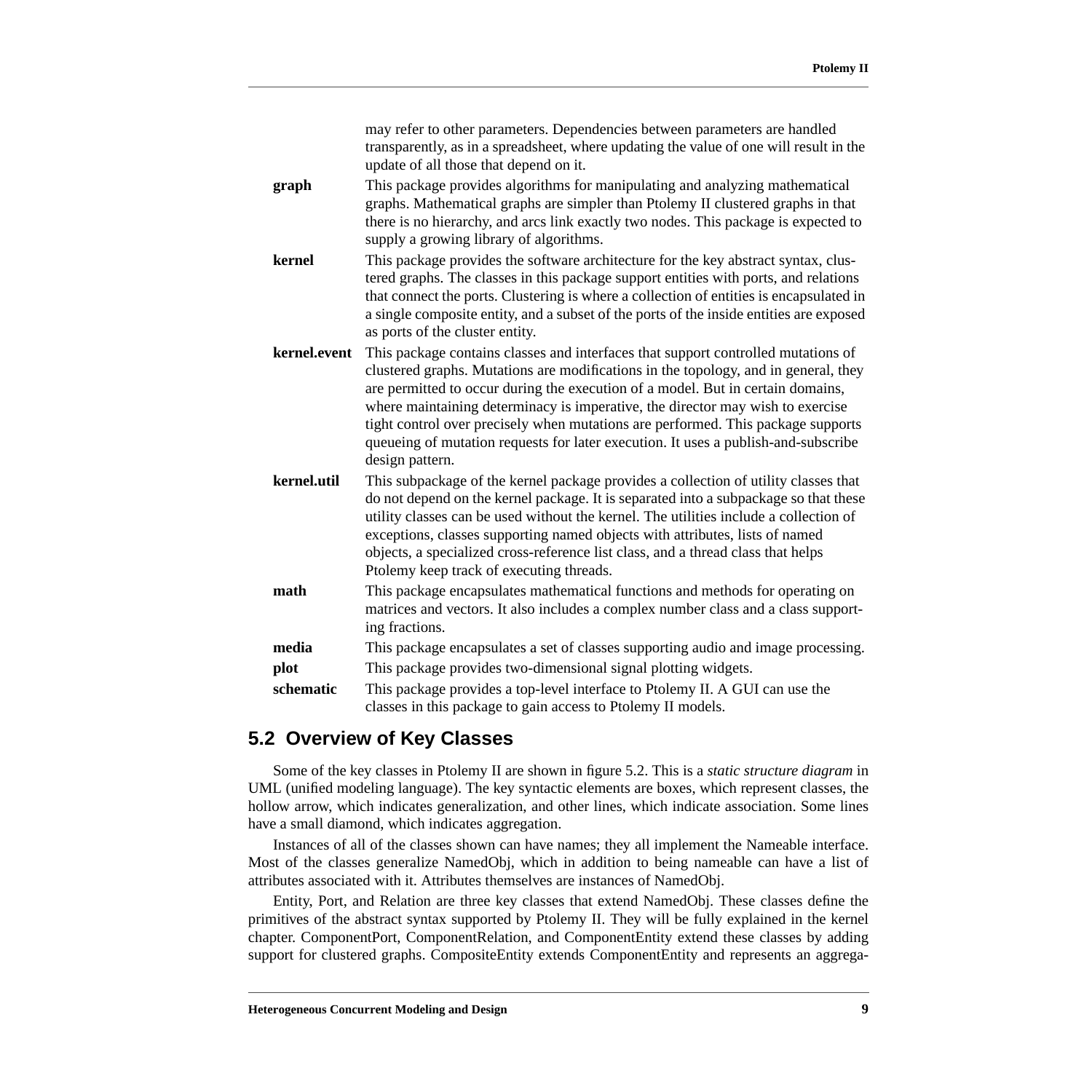<span id="page-9-0"></span>tion of instances of ComponentEntity and ComponentRelation.

The Executable interface defines objects that can be executed. The Actor interface extends this with capability for transporting data through ports. AtomicActor and CompositeActor are concrete classes that implement this interface.

An executable Ptolemy II model consists of a top-level CompositeActor with an instance of Director and an instance of Manager associated with it. The manager provides overall control of the execution (starting, stopping, pausing). The director implements a semantics of a model of computation to govern the execution of actors contained by the CompositeActor.

Director is the base class for directors that implement models of computation. Each such director is associated with a domain. We have defined in Ptolemy II directors that implement continuous-time modeling (ODE solvers), process networks, synchronous dataflow, discrete-event modeling, and communicating sequential processes.



FIGURE 5.2. Some of the key classes in Ptolemy II. These are defined in the *kernel*, *kernel.util*, and *actor* packages.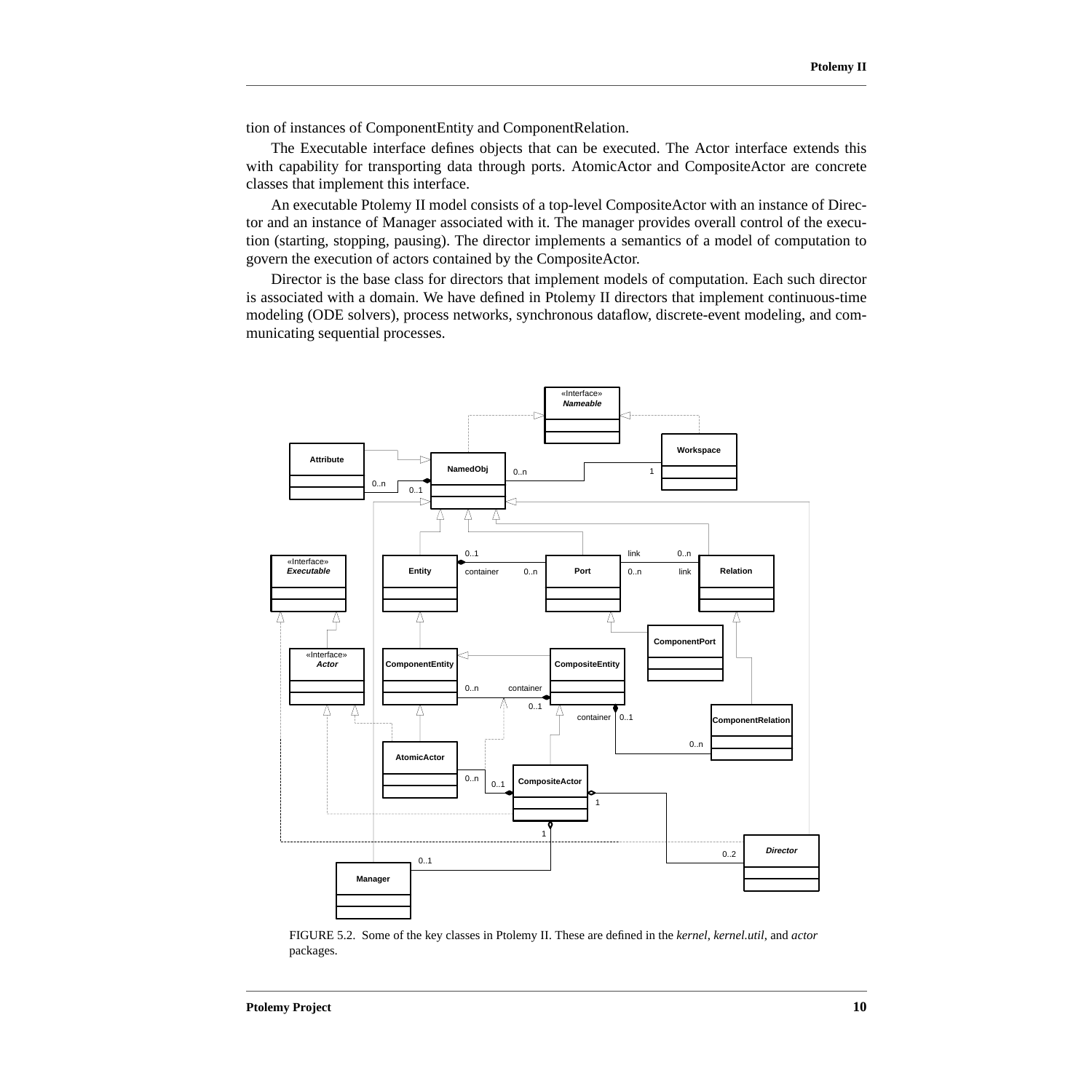## **5.3 Capabilities**

Ptolemy II is a second generation system. Its predecessor, Ptolemy 0.x, still has many active users and developers, and may continue to evolve for some time. Ptolemy II has a somewhat different emphasis, and through its use of Java, concurrency, and integration with the network, is aggressively experimental. Some of the major capabilities in Ptolemy II that we believe to be new technology in modeling and design environments include:

- *Higher level concurrent design in Java*<sup>*TM*</sup>. Java support for concurrent design is very low level, based on threads and monitors. Maintaining safety and liveness can be quite difficult [\[13\].](#page-12-0) Ptolemy II includes a number of domains that support design of concurrent systems at a much higher level of abstraction. These include, at varying levels of maturity, process networks, communicating sequential processes (rendezvous based), dataflow, synchronous/reactive modeling, continuoustime modeling, and hierarchical concurrent finite-state machines.
- *Better modularization through the use of packages*. Ptolemy II is divided into packages that can be used independently and distributed on the net, or drawn on demand from a server. This breaks with tradition in design software, where tools are usually embedded in huge integrated systems with interdependent parts.
- *Complete separation of the abstract syntax from the semantics*. Ptolemy designs are structured as clustered graphs. Ptolemy II defines a clean and thorough abstract syntax for such clustered graphs, and separates into distinct packages the infrastructure supporting such graphs from mechanisms that attach semantics (such as dataflow, analog circuits, finite-state machines, etc.) to the graphs.
- *Improved heterogeneity*. Previous realizations of Ptolemy provided a wormhole mechanism for hierarchically coupling heterogeneous models of computation. This mechanism is improved in Ptolemy II through the use of opaque composite actors, which provide better support for models of computation that are very different from dataflow, the best supported model in prior versions of Ptolemy software. These include hierarchical concurrent finite-state machines and continuoustime modeling techniques.
- *Thread-safe concurrent execution*. Ptolemy models are typically concurrent, but in the past, support for concurrent execution of a Ptolemy model has been primitive. Ptolemy II supports concurrency throughout, allowing for instance for a model to mutate (modify its clustered graph structure) while the user interface simultaneously modifies the structure in different ways. Consistency is maintained through the use of monitors and read/write semaphores [1[1\] bu](#page-12-0)ilt upon the lower level synchronization primitives of Java.
- *A software architecture based on object modeling*. Since the first Ptolemy implementation, software engineering has seen the emergence of sophisticated object modeling [18[\]\[23\]](#page-12-0)[\[25\] and](#page-13-0) design pattern [\[6\]](#page-12-0) concepts. We have applied these concepts to the design of Ptolemy II, and they have resulted in a more consistent, cleaner, and more robust design. We have also applied a simplified software engineering process that includes systematic design and code reviews [17[\]\[21\]](#page-12-0)[.](#page-13-0)
- *A truly polymorphic type system*. Earlier implementations of Ptolemy supported rudimentary polymorphism through the "anytype" particle. Even with such limited polymorphism, type resolution proved challenging, and the implementation is ad-hoc and fragile. Ptolemy II has a more modern type system based on a partial order of types and monotonic type refinement functions associated with functional blocks. Type resolution consists of finding a fixed point, using algorithms inspired by the type system in ML [[20\].](#page-13-0)
- *Domain-polymorphic actors*. In earlier implementations of Ptolemy, actor libraries were separated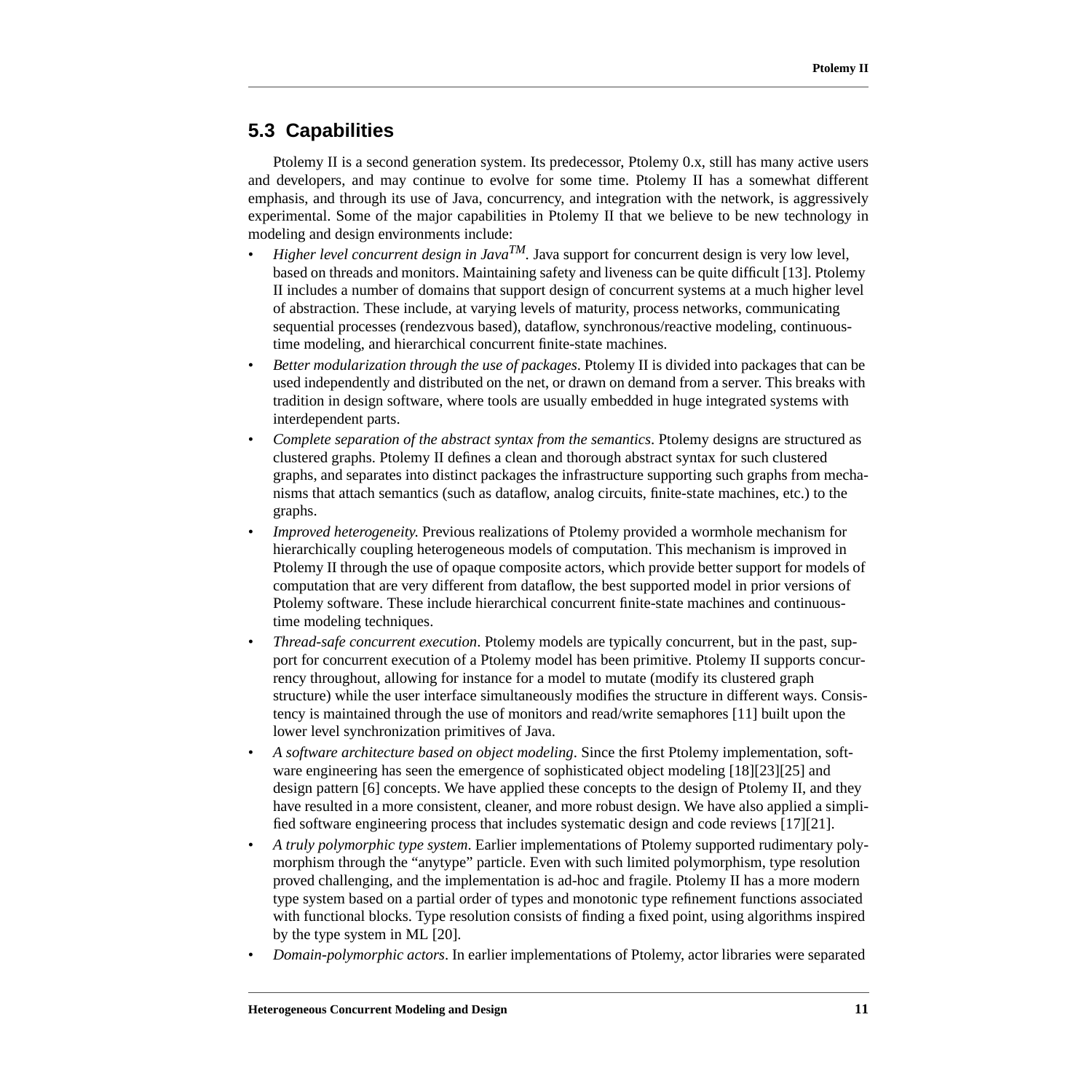<span id="page-11-0"></span>by domain. Through the notion of subdomains, actors could operate in more than one domain. In Ptolemy II, this idea is taken much further. Actors with intrinsically polymorphic functionality can be written to operate in a much larger set of domains. The mechanism they use to communicate with other actors depends on the domain in which they are used. This is managed through a concept that we call a **process level type system**.

## **5.4 Future Capabilities**

Capabilities that we anticipate making available in the future include:

- *Extensible XML-based file formats*. XML is an emerging standard for representation of information that focuses on the logical relationships between pieces of information. Human-readable representations are generated with the help of style sheets. Ptolemy II will use XML as its primary format for persistent design data.
- *Interoperability through software components*. Ptolemy II will use distributed software component technology such as CORBA, JINI, or COM, in a number of ways. Components (actors) in a Ptolemy II model will be implementable on a remote server. Also, components may be parameterized where parameter values are supplied by a server (this mechanism supports *reduced-order modeling*, where the model is provided by the server). Ptolemy II models will be exported via a server. And finally, Ptolemy II will support migrating software components.
- *Embedded software synthesis.* Pertinent Ptolemy II domains will be tuned to run on a Java virtual machine on an embedded CPU. Hardware, firmware, and configurable hardware components will expose abstractions to this Java software that obey the model of computation of the pertinent domain. Java's native code interface will be used to define a stub for the embedded hardware components so that they are indistinguishable from any other Java thread within the model of computation. Domains that seem particularly well suited to this approach include PN and CSP.
- *Embedded hardware synthesis*. Earlier versions of Ptolemy had only very weak mechanisms for migrating designs from idealized floating-point simulations through fixed-point simulations to embedded software, FPGA, and hardware designs. Ptolemy II will separate the interface definition of component blocks from their implementation, allowing libraries to be constructed where compatibility across implementation technologies is assured [\[24\].](#page-13-0) This work is currently being prototyped in Ptolemy 0.7.1.
- *Integrated verification tools.* Modern verification tools based on model checking [1[0\] cou](#page-12-0)ld be integrated with Ptolemy II at least to the extent that finite state machine models can be checked. We believe that the separation of control logic from concurrency will greatly facilitate verification, since only much smaller cross-sections of the system behavior will be offered to the verification tools.

# **6. References**

- [1] A.. Benveniste and G. Berry, "The Synchronous Approach to Reactive and Real-Time Systems," *Proceedings of the IEEE*, Vol. 79, No. 9, 1991, pp. 1270-1282.
- [2] A. Benveniste and P. Le Guernic, "Hybrid Dynamical Systems Theory and the SIGNAL Language," *IEEE Tr. on Automatic Control*, Vol. 35, No. 5, pp. 525-546, May 1990.
- [3] G. Berry and G. Gonthier, "The Esterel synchronous programming language: Design, semantics, implementation," *Science of Computer Programming*, 19(2):87-152, 1992.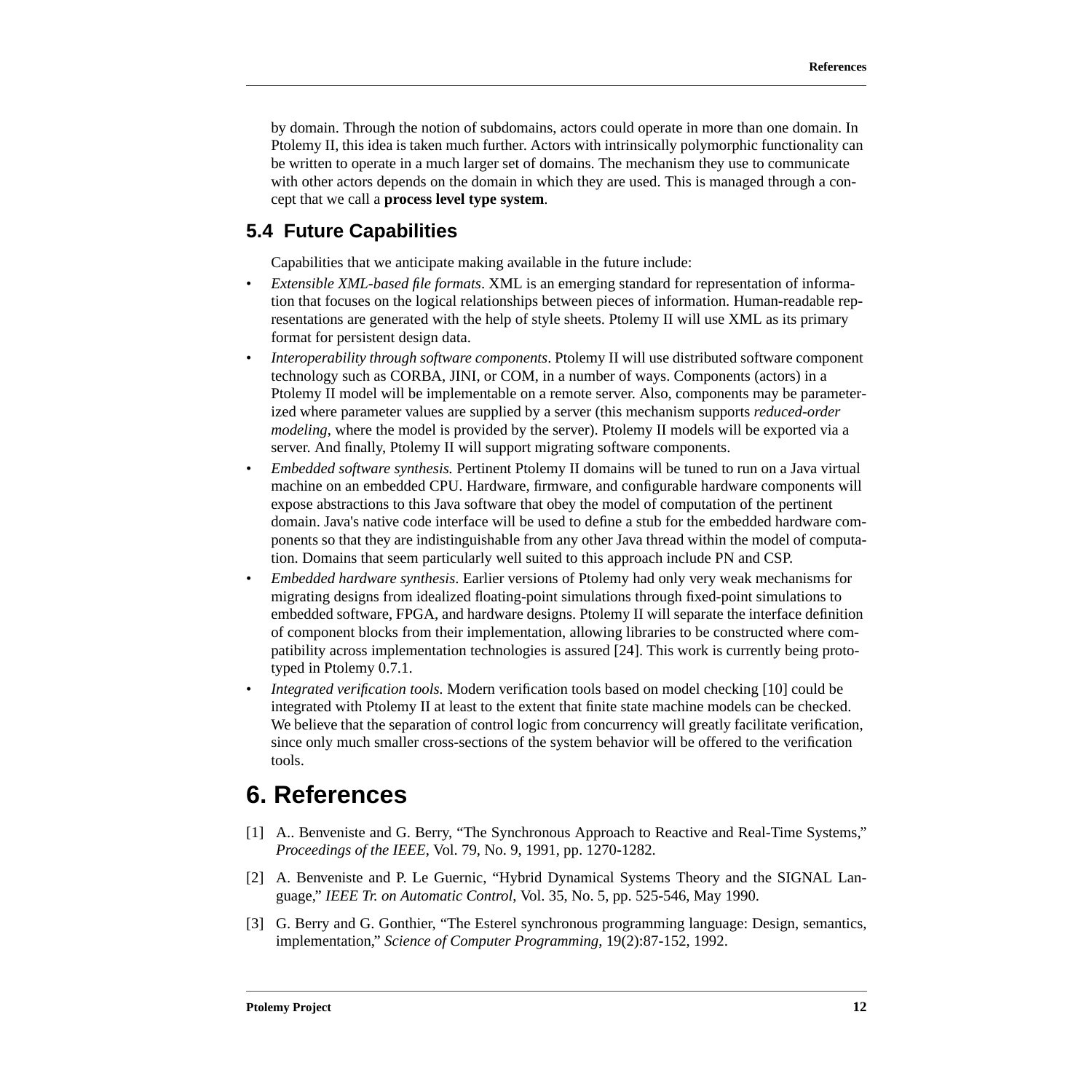- <span id="page-12-0"></span>[4] J. T. Buck, S. Ha, E. A. Lee, and D. G. Messerschmitt, "Ptolemy: A Framework for Simulating and Prototyping Heterogeneous Systems," *Int. Journal of Computer Simulation*, special issue on "Simulation Software Development," vol. 4, pp. 155-182, April, 1994. (http://ptolemy.eecs.berkeley.edu/papers/JEurSim).
- [5] P. Caspi, D. Pilaud, N. Halbwachs, and J. A. Plaice, "LUSTRE: A Declarative Language for Programming Synchronous Systems," *Conference Record of the 14th Annual ACM Symp. on Principles of Programming Languages,* Munich, Germany, January, 1987.
- [6] E. Gamma, R. Helm, R. Johnson, and J. Vlissides, *Design Patterns: Elements of Reusable Object-Oriented Software*, Addison-Wesley, Reading MA, 1995.
- [7] A. Girault, B. Lee, and E. A. Lee, "Hierarchical Finite State Machines with Multiple Concurrency Models," April 13, 1998 (revised from Memorandum UCB/ERL M97/57, Electronics Research Laboratory, University of California, Berkeley, CA 94720, August 1997). (http://ptolemy.eecs.berkeley.edu/papers/98/starcharts)
- [8] D. Harel, "Statecharts: A Visual Formalism for Complex Systems," *Sci. Comput. Program.,* vol 8, pp. 231-274, 1987.
- [9] T. A. Henzinger, "The theory of hybrid automata," in *Proceedings of the 11th Annual Symposium on Logic in Computer Science*, IEEE Computer Society Press, 1996, pp. 278-292, invited tutorial.
- [10] T.A. Henzinger, and O. Kupferman, and S. Qadeer, "From *pre*historic to *post*modern symbolic model checking," in *CAV 98: Computer-aided Verification*, pp. 195-206, eds. A.J. Hu and M.Y. Vardi, Lecture Notes in Computer Science 1427, Springer-Verlag, 1998.
- [11] C. A. R. Hoare, "Communicating Sequential Processes," *Communications of the ACM*, Vol. 21, No. 8, August 1978.
- [12] G. Kahn, "The Semantics of a Simple Language for Parallel Programming," Proc. of the IFIP Congress 74, North-Holland Publishing Co., 1974.
- [13] D. Lea, *Concurrent Programming in JavaTM*, Addison-Wesley, Reading, MA, 1997.
- [14] E. A. Lee and T. M. Parks, "Dataflow Process Networks,", *Proceedings of the IEEE*, vol. 83, no. 5, pp. 773-801, May, 1995. (http://ptolemy.eecs.berkeley.edu/papers/processNets)
- [15] E. A. Lee and A. Sangiovanni-Vincentelli, "A Framework for Comparing Models of Computation,", March 12, 1998. (Revised from ERL Memorandum UCB/ERL M97/11, University of California, Berkeley, CA 94720, January 30, 1997). (http://ptolemy.eecs.berkeley.edu/papers/98/framework/)
- [16] F. Maraninchi, "The Argos Language: Graphical Representation of Automata and Description of Reactive Systems," in *Proc. of the IEEE Workshop on Visual Languages*, Kobe, Japan, Oct. 1991.
- [17] S. McConnell, *Code Complete: A Practical Handbook of Software Construction*, Microsoft Press, 1993.
- [18] B. Meyer, *Object Oriented Software Construction*, 2nd ed., Prentice Hall, 1997.
- [19] R. Milner, *Communication and Concurrency*, Prentice-Hall, Englewood Cliffs, NJ, 1989.